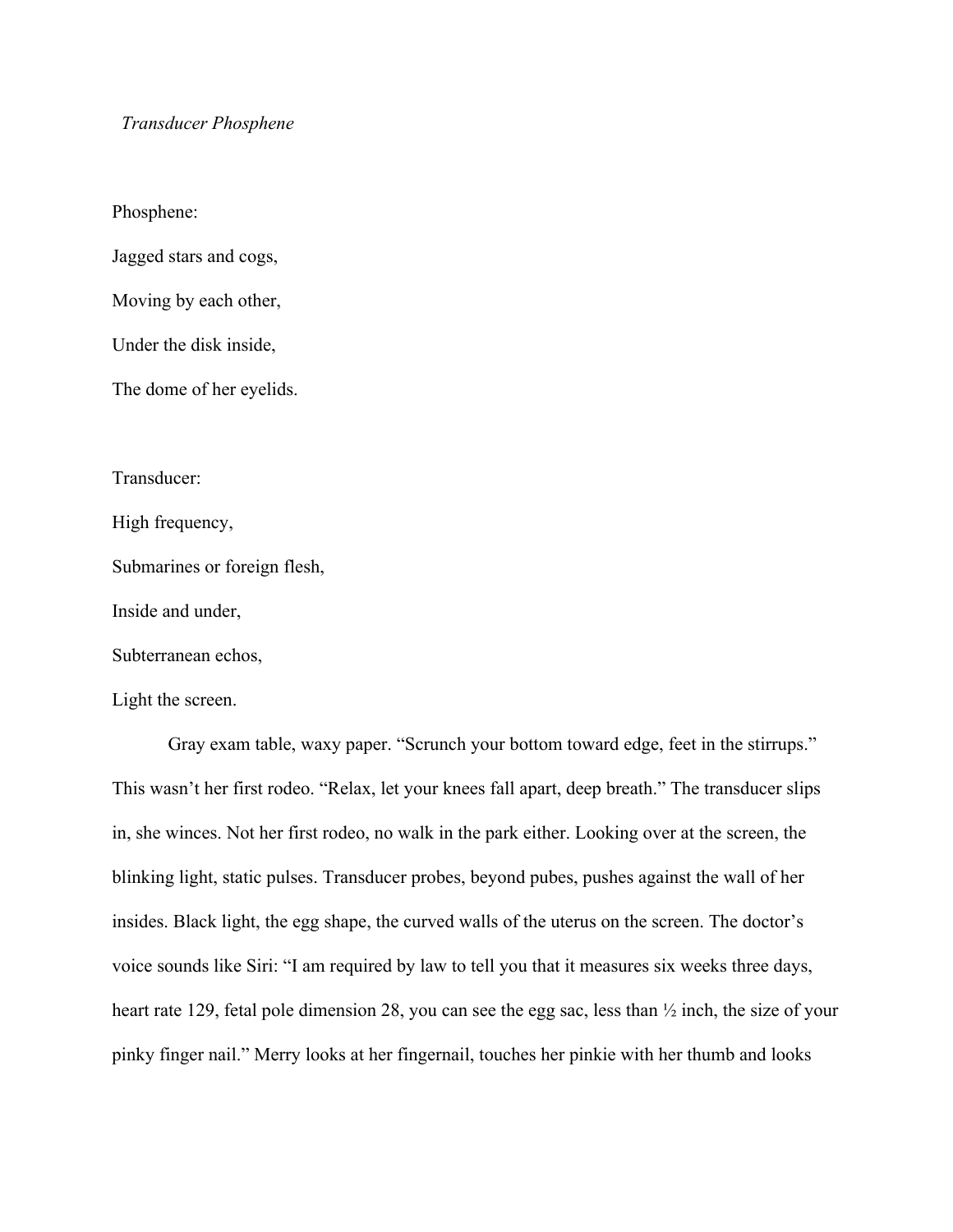back to the screen. She squeezes her eyes tight, can hear her own pulse in her head. In the phosphene, an egg sac falling through the jagged stars behind her eyes. "You can clean up now" Dr Siri says. "You're all done, that wasn't too bad."

Walking out of the Women's Surgery Center, from a state-imposed ultrasound and into a twenty four hour waiting period. Blinking at the migraine sky, clear and blue. Sun shooting back up to the sky off of every windshield. Blink- phosphene. She stuffs the ultrasound printout deep into her pocket.

Impervious, concrete blankets the block, 2nd Street, past *Loans~Easy as ABC*, a pasture sized parking lot-black with white lines. Sign reads "Smile you're on Camera. This lot under 24 hour surveillance." She smiles hard and mean and picks up the pace.

She follows the easy slope of the sidewalk past the historical marker where the slave market had been, down to the tangle of underpass, spaghetti junction. The shadow of the concrete is cool, dark, echo.

Spit out at the edge of the Ohio; the river is out of its banks, flood stage. River Road closed. Merry hangs a right to stay in the throb and dark of the underpass, the rush of water below. The ultrasound is hard to shake. A row of park benches is underwater, just their backs rise out of the murk, so she sits on a concrete barricade. The gel from the ultrasound still wet between her legs. The sun mirrored on the water.

The Ohio River,

Pulsing back and forth in its banks; Equal measure, sticks and plastics.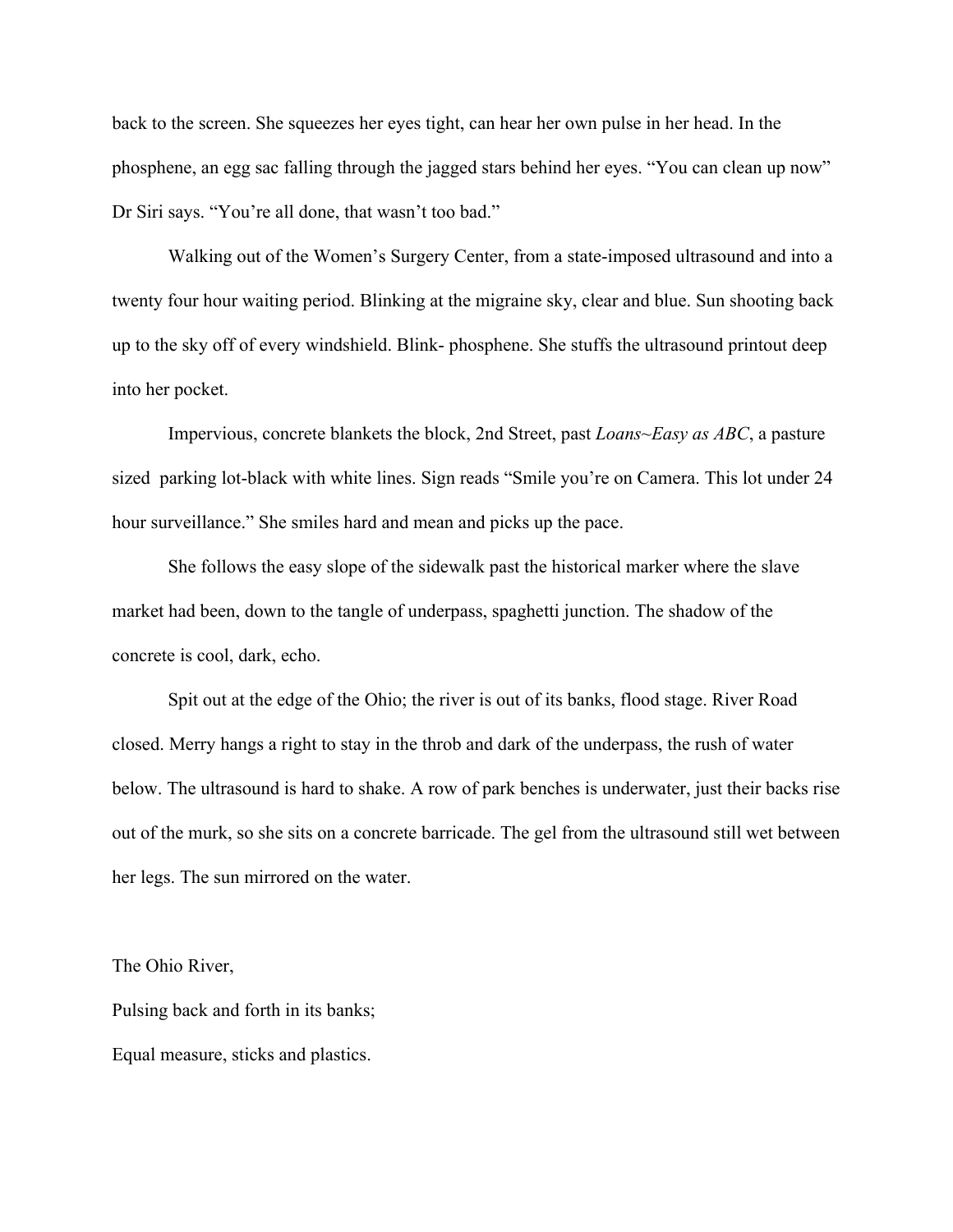Lapping the concrete, Hugging the center, Rush of traffic, Pulse in temples, Static.

A working mom and her daughter come to water's edge, hand in hand. They are black. The mother is slim and coiffed, shiny loafers, slacks, the little girl has a nice coat, new sneakers, neat twisted hair. Both stare at the river. Merry smiles at the girl who explains the news said a dead cow was floating downtown, they came to see it. "It's all over Facebook," the mother chimes in.

Merry gamely scrambles up on the barricade, her plinth, and she, like Fisherman's Memorial bronze, uses her hand as a visor and angles her body flood-ward. Her jeans don't fit, her pudge and bludge over their top, the hoodie sweatshirt riding up. The neat mother scans Merry. Merry scans the water: bottles, whole trees, a tent, coolers, balls but no cow. She looks to the girl and mom and shrugs. "Oh well, we better get you to school," the mother says and leads her daughter back up the bank toward a parking lot.

That, then, there. Not far from the submerged park bench, she sees it. Closer to shore than she would have thought: a brown ear, the side of the massive head, slope of neck, a great hairy black torso bobs in the brownish water next to a beach ball. Even with her glasses lost, the hulking form of the cow, rising and falling is unmistakable. The sun mirrored in the Ohio River, she squeezes her eyes tight against the light: the glowing egg. Then the dark torso of the cow floats closer among the gears, like a horrible late stage of a Rembrandt etching. Pounding